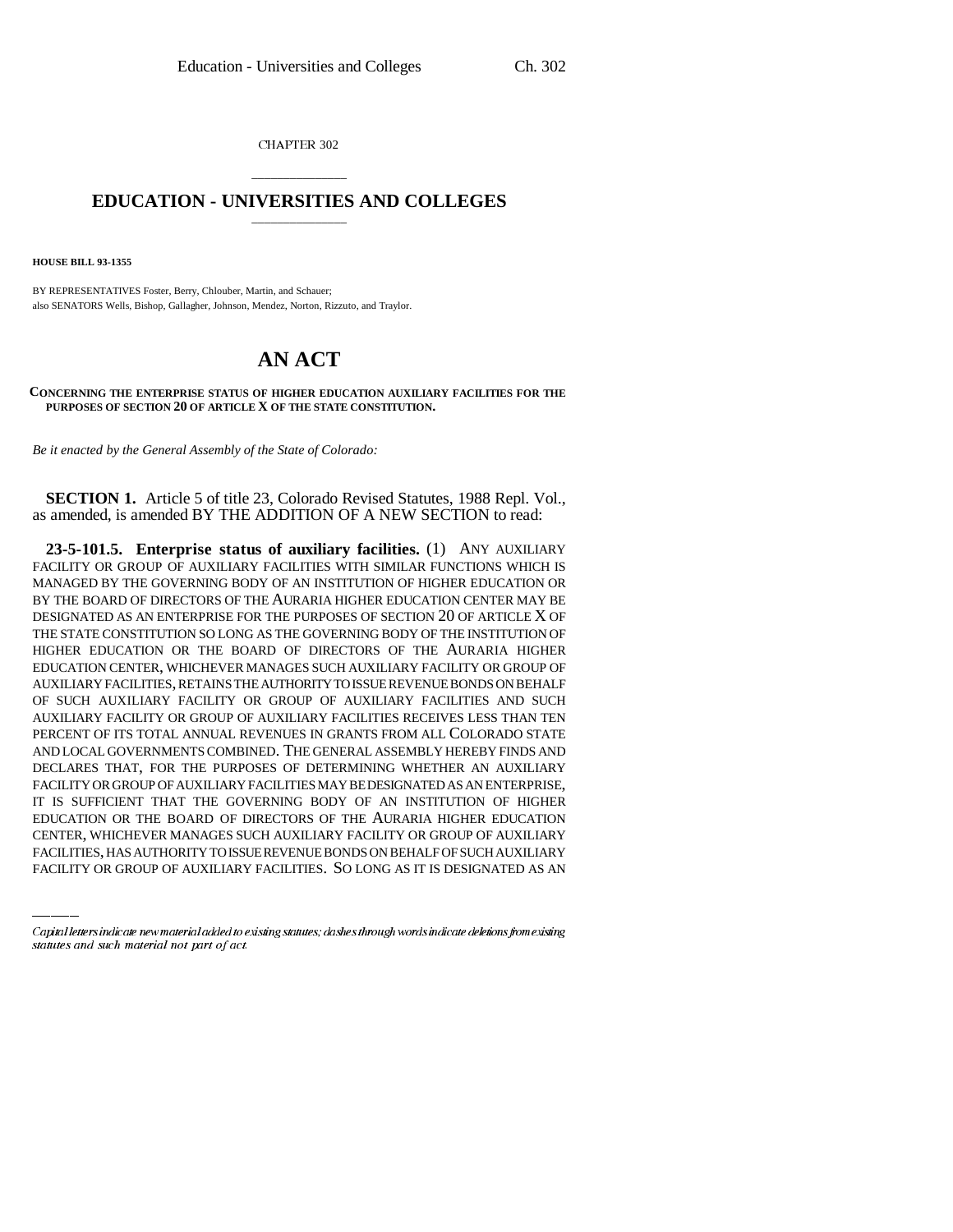ENTERPRISE PURSUANT TO THE PROVISIONS OF THIS SECTION, AN AUXILIARY FACILITY OR GROUP OF AUXILIARY FACILITIES SHALL NOT BE SUBJECT TO ANY OF THE PROVISIONS OF SECTION 20 OF ARTICLE X OF THE STATE CONSTITUTION.

(2) AS USED IN THIS ARTICLE:

(a) "AUXILIARY FACILITY" MEANS ANY STUDENT OR FACULTY HOUSING FACILITY, STUDENT OR FACULTY DINING FACILITY, RECREATIONAL FACILITY, STUDENT ACTIVITIES FACILITY, CHILD CARE FACILITY, CONTINUING EDUCATION FACILITY OR ACTIVITY, INTERCOLLEGIATE ATHLETIC FACILITY OR ACTIVITY, HEALTH FACILITY, COLLEGE STORE, OR STUDENT OR FACULTY PARKING FACILITY OR ANY SIMILAR FACILITY OR ACTIVITY WHICH HAS BEEN HISTORICALLY MANAGED, AND WAS ACCOUNTED FOR IN INSTITUTIONAL FINANCIAL STATEMENTS PREPARED FOR FISCAL YEAR 1991-92, AS A SELF-SUPPORTING FACILITY OR ACTIVITY;

(b) (I) "GRANT" MEANS ANY DIRECT CASH SUBSIDY OR OTHER DIRECT CONTRIBUTION OF MONEY FROM THE STATE OR ANY LOCAL GOVERNMENT IN COLORADO WHICH IS NOT REQUIRED TO BE REPAID.

(II) "GRANT" DOES NOT INCLUDE:

(A) ANY INDIRECT BENEFIT CONFERRED UPON AN AUXILIARY FACILITY FROM THE STATE OR ANY LOCAL GOVERNMENT IN COLORADO;

(B) ANY REVENUES RESULTING FROM RATES, FEES, ASSESSMENTS, OR OTHER CHARGES IMPOSED BY AN AUXILIARY FACILITY FOR THE PROVISION OF GOODS OR SERVICES BY SUCH AUXILIARY FACILITY;

(C) ANY FEDERAL FUNDS, REGARDLESS OF WHETHER SUCH FEDERAL FUNDS PASS THROUGH THE STATE OR ANY LOCAL GOVERNMENT IN COLORADO PRIOR TO RECEIPT BY AN AUXILIARY FACILITY.

(3) (a) THE GOVERNING BODY OF AN INSTITUTION OF HIGHER EDUCATION OR THE BOARD OF DIRECTORS OF THE AURARIA HIGHER EDUCATION CENTER MAY, BY RESOLUTION, DESIGNATE ANY AUXILIARY FACILITY OR GROUP OF AUXILIARY FACILITIES WITH SIMILAR FUNCTIONS MANAGED BY SUCH GOVERNING BODY OR BOARD OF DIRECTORS, AS APPLICABLE, AS AN ENTERPRISE SO LONG AS SUCH AUXILIARY FACILITY OR GROUP OF AUXILIARY FACILITIES MEETS THE REQUIREMENTS FOR AN ENTERPRISE AS STATED IN SUBSECTION (1) OF THIS SECTION. ALL DESIGNATIONS SHALL EXPIRE AT 11:59 P.M. ON JUNE 30 OF THE YEAR FOLLOWING THEIR ADOPTION UNLESS THE GENERAL ASSEMBLY, BY BILL, ACTS TO POSTPONE THE EXPIRATION OF A SPECIFIC DESIGNATION. THE POSTPONEMENT OF THE EXPIRATION OF A DESIGNATION SHALL NOT CONSTITUTE LEGISLATIVE APPROVAL OF THE DESIGNATION NOR BE ADMISSIBLE IN ANY COURT AS EVIDENCE OF LEGISLATIVE INTENT. THE POSTPONEMENT OF THE EXPIRATION DATE OF A SPECIFIC DESIGNATION SHALL NOT PROHIBIT ANY ACTION BY THE GENERAL ASSEMBLY PURSUANT TO THE PROVISIONS OF PARAGRAPH (b) OF THIS SUBSECTION (3) WITH RESPECT TO SUCH DESIGNATION.

(b) ALL DESIGNATIONS ADOPTED PURSUANT TO PARAGRAPH (a) OF THIS SUBSECTION (3) SHALL BE SUBMITTED BY THE ADOPTING BODY TO THE OFFICE OF THE STATE AUDITOR IN THE FORM AND MANNER PRESCRIBED BY THE LEGISLATIVE AUDIT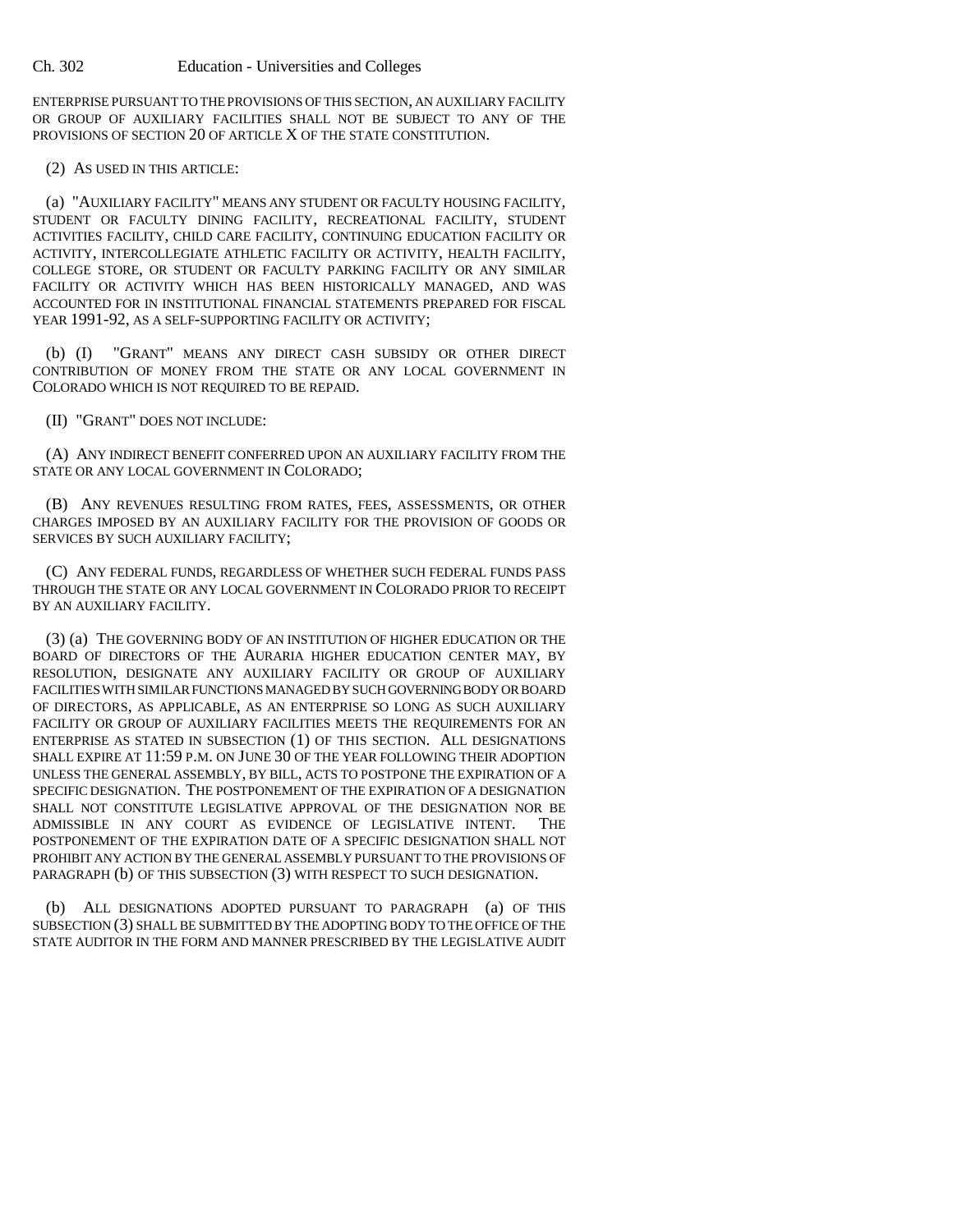COMMITTEE. SAID DESIGNATIONS SHALL BE REVIEWED BY SAID OFFICE TO DETERMINE WHETHER SAID DESIGNATIONS ARE WITHIN THE AUTHORITY OF THE ADOPTING BODY PURSUANT TO THE PROVISIONS OF THIS SECTION AND FOR LATER REVIEW BY THE LEGISLATIVE AUDIT COMMITTEE FOR ITS OPINION AS TO WHETHER THE DESIGNATIONS CONFORM WITH THE PROVISIONS OF THIS SECTION. THE OFFICIAL CERTIFICATE OF THE STATE AUDITOR AS TO THE FACT OF SUBMISSION OR THE DATE OF SUBMISSION OF A DESIGNATION AS SHOWN BY THE RECORDS OF THE OFFICE OF THE STATE AUDITOR, AS WELL AS TO THE FACT OF NONSUBMISSION AS SHOWN BY THE NONEXISTENCE OF SUCH RECORDS, SHALL BE RECEIVED AND HELD IN ALL CIVIL CASES AS COMPETENT EVIDENCE OF THE FACTS CONTAINED THEREIN. ANY SUCH DESIGNATION ADOPTED BY A GOVERNING BODY OF AN INSTITUTION OF HIGHER EDUCATION OR BY THE BOARD OF DIRECTORS OF THE AURARIA HIGHER EDUCATION CENTER WITHOUT BEING SO SUBMITTED WITHIN TWENTY DAYS AFTER ADOPTION TO THE OFFICE OF THE STATE AUDITOR FOR REVIEW BY SAID OFFICE AND BY THE LEGISLATIVE AUDIT COMMITTEE SHALL BE VOID. THE FINDINGS OF THE OFFICE OF THE STATE AUDITOR SHALL BE PRESENTED TO SAID COMMITTEE AT A PUBLIC MEETING HELD AFTER TIMELY NOTICE TO THE PUBLIC AND AFFECTED ADOPTING BODIES. THE LEGISLATIVE AUDIT COMMITTEE SHALL, ON AFFIRMATIVE VOTE, SUBMIT SUCH DESIGNATIONS, COMMENTS, AND ANY PROPOSED LEGISLATION AT THE NEXT REGULAR SESSION OF THE GENERAL ASSEMBLY. ANY MEMBER OF THE GENERAL ASSEMBLY MAY INTRODUCE A BILL WHICH RESCINDS ANY DESIGNATION. REJECTION OF SUCH A BILL DOES NOT CONSTITUTE LEGISLATIVE APPROVAL OF SUCH DESIGNATION. EACH ADOPTING BODY SHALL REVISE ITS DESIGNATIONS TO CONFORM WITH THE ACTION TAKEN BY THE GENERAL ASSEMBLY. FOR THE PURPOSE OF PERFORMING THE FUNCTIONS ASSIGNED IT BY THIS PARAGRAPH (b), THE LEGISLATIVE AUDIT COMMITTEE, WITH THE APPROVAL OF THE SPEAKER OF THE HOUSE OF REPRESENTATIVES AND THE PRESIDENT OF THE SENATE, MAY APPOINT SUBCOMMITTEES FROM THE MEMBERSHIP OF THE GENERAL ASSEMBLY.

**SECTION 2.** 23-5-102, Colorado Revised Statutes, 1988 Repl. Vol., is amended to read:

**23-5-102. Funding for auxiliary facilities - loans - bonds.** (1) For the purpose of obtaining funds for constructing, otherwise acquiring, and equipping housing facilities, dining facilities, recreational facilities, health facilities, and parking facilities AUXILIARY FACILITIES for the use of students and employees at any state educational institution or any branch thereof and for the acquisition of land for such purposes, the governing board of any state educational institution is authorized, after notification to the commission on higher education, to enter into contracts with any person, corporation, or state or federal government agency for the advancement of money for such purposes and providing for the repayment of such advancements with interest at a specified net effective interest rate.

(2) THE GOVERNING BODY OF ANY INSTITUTION OF HIGHER EDUCATION BY RESOLUTION MAY ISSUE REVENUE BONDS ON BEHALF OF ANY AUXILIARY FACILITY OR GROUP OF AUXILIARY FACILITIES MANAGED BY SUCH GOVERNING BODY FOR THE PURPOSE OF OBTAINING FUNDS FOR CONSTRUCTING, OTHERWISE ACQUIRING, EQUIPPING, OR OPERATING SUCH AUXILIARY FACILITY OR GROUP OF AUXILIARY FACILITIES. ANY BONDS ISSUED ON BEHALF OF ANY AUXILIARY FACILITY OR GROUP OF AUXILIARY FACILITIES OTHER THAN HOUSING FACILITIES, DINING FACILITIES, RECREATIONAL FACILITIES, HEALTH FACILITIES, PARKING FACILITIES, OR RESEARCH FACILITIES WHICH ARE FUNDED FROM A REVOLVING FUND MAY BE ISSUED ONLY AFTER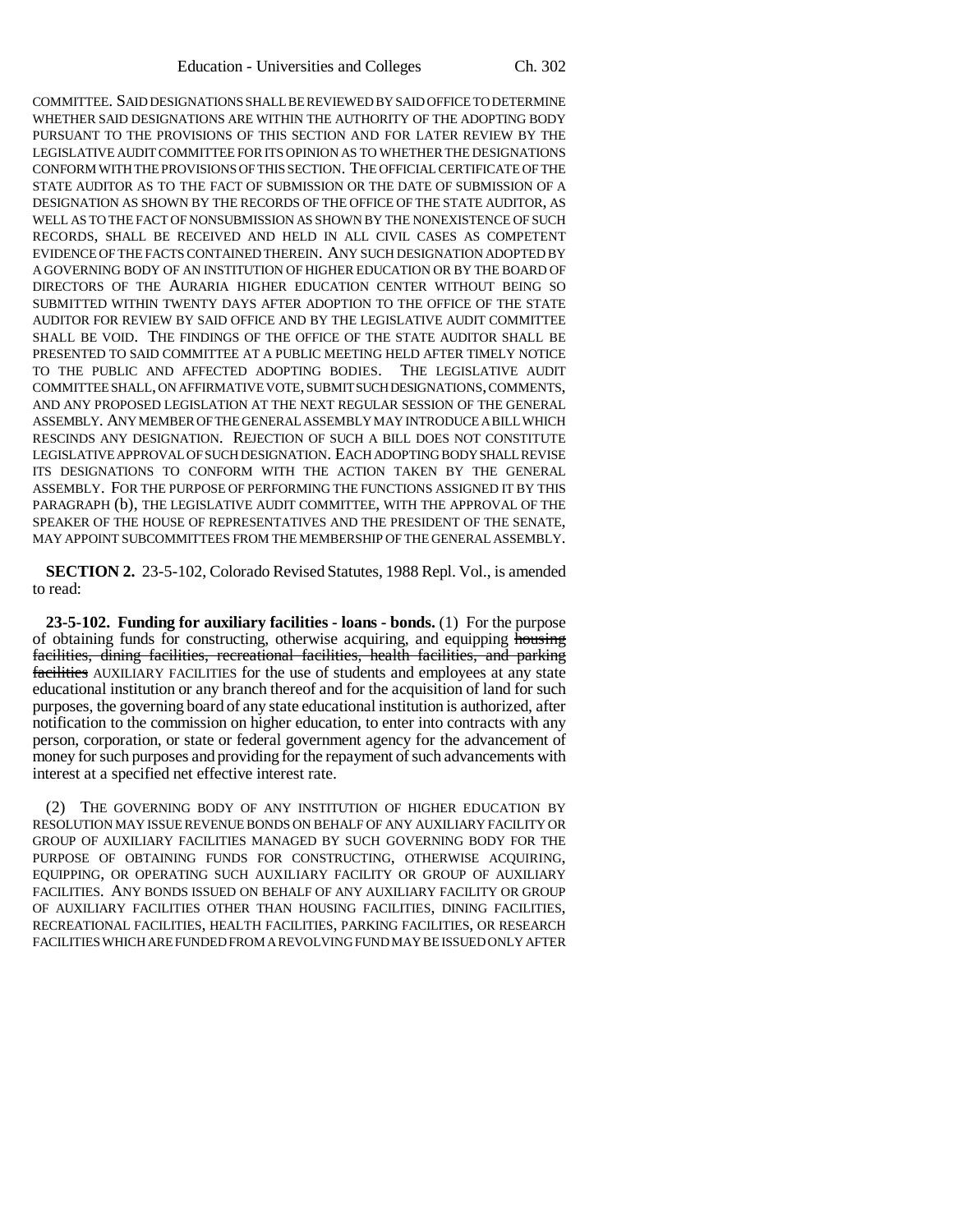## Ch. 302 Education - Universities and Colleges

APPROVAL BY BOTH HOUSES OF THE GENERAL ASSEMBLY EITHER BY BILL OR BY JOINT RESOLUTION AND AFTER APPROVAL BY THE GOVERNOR IN ACCORDANCE WITH SECTION 39 OF ARTICLE V OF THE STATE CONSTITUTION. BONDS ISSUED PURSUANT TO THIS SUBSECTION (2) SHALL BE PAYABLE ONLY FROM REVENUES GENERATED BY THE AUXILIARY FACILITY OR GROUP OF AUXILIARY FACILITIES ON BEHALF OF WHICH SUCH BONDS ARE ISSUED. SUCH BONDS SHALL BE ISSUED IN ACCORDANCE WITH THE PROVISIONS OF SECTION 23-5-103 (2). THE TERMINATION, RESCISSION, OR EXPIRATION OF THE ENTERPRISE DESIGNATION OF ANY AUXILIARY FACILITY OR GROUP OF AUXILIARY FACILITIES PURSUANT TO SECTION 23-5-101.5 (3) SHALL NOT ADVERSELY AFFECT THE VALIDITY OF OR SECURITY FOR ANY REVENUE BONDS ISSUED ON BEHALF OF SUCH AUXILIARY FACILITY OR GROUP OF AUXILIARY FACILITIES.

**SECTION 3.** 23-5-103 (1) and (3), Colorado Revised Statutes, 1988 Repl. Vol., are amended to read:

**23-5-103. Pledge of income.** (1) The governing board of any one or more state educational institutions, including, but not limited to, the colleges under the control and operation of the trustees of the state colleges in Colorado, which enters into such a contract for the advancement of moneys is authorized, in connection with or as a part of such contract, to pledge the net income derived or to be derived from such land or facilities so constructed, acquired, and equipped as security for the repayment of the moneys advanced therefor, together with interest thereon, and for the establishment and maintenance of reserves in connection therewith; and, for the same purpose, any such governing board is also authorized to pledge the net income derived or to be derived from other housing facilities, dining facilities, recreational facilities, health facilities, and parking facilities, or other facilities of the institution AUXILIARY FACILITIES WHICH ARE NOT INDIVIDUALLY DESIGNATED AS ENTERPRISES AND WHICH ARE not acquired and not to be acquired with moneys appropriated to the institution by the state of Colorado, and to pledge the net income, fees, and revenues derived from such sources, if unpledged, or, if pledged, the net income, fees, and revenues currently in excess of the amount required to meet principal, interest, and reserve requirements in connection with outstanding obligations to which such net income, fees, and revenues have theretofore been pledged.

(3) If the pledged net income, fees, and revenues exceed the amount required to meet principal, interest, and reserve requirements in connection with revenue bonds of the institution to which such income has been pledged, the governing board may retain such surplus and utilize the same in such manner as in its judgment is for the best interests of the educational institution. Such surplus shall be used by the governing board for the purposes of rehabilitating, altering, adding to, or equipping any existing AUXILIARY facilities acquired pursuant to the provisions of this article and for the acquisition of sites for constructing, acquiring, and equipping additional AUXILIARY facilities pursuant to such provisions or for prior redemption of outstanding bonds.

**SECTION 4.** 23-70-104 (1) (c), Colorado Revised Statutes, 1988 Repl. Vol., is amended to read:

**23-70-104. Duties of the Auraria board.** (1) The Auraria board has the duty:

(c) To facilitate effective coordination and economies of operation of physical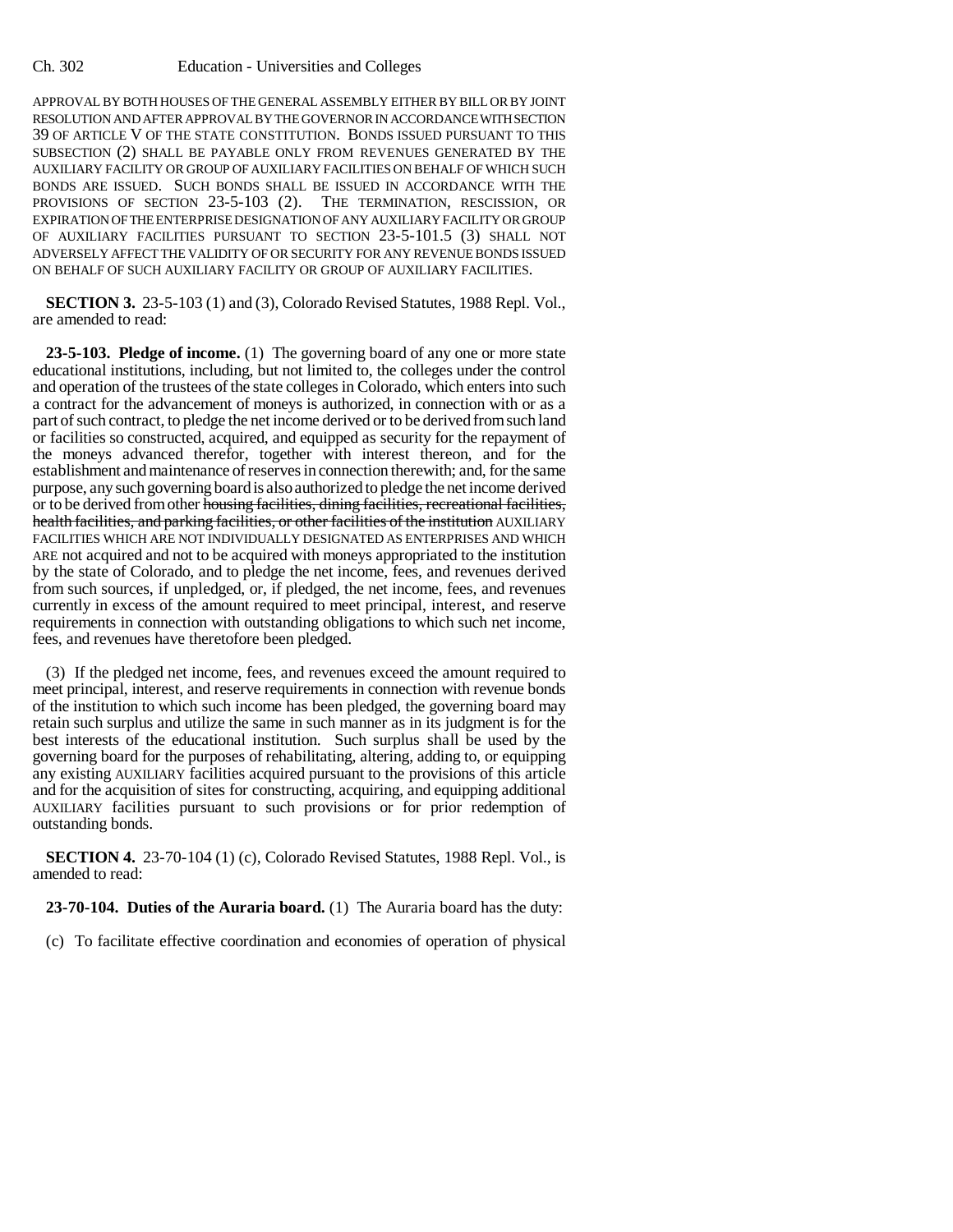facilities by designating joint facilities of the constituent institutions, to include, but not be limited to, dining facilities, student service facilities, library facilities, warehouse facilities, recreational facilities, health facilities, and parking facilities AUXILIARY FACILITIES, AS DEFINED IN SECTION  $23-5-101.5$  (2) (a);

**SECTION 5.** 23-70-107, Colorado Revised Statutes, 1988 Repl. Vol., is amended to read:

**23-70-107. Borrowing funds for auxiliary facilities.** (1) For the purposes of obtaining funds for constructing, otherwise acquiring, and equipping dining facilities, recreational facilities, health facilities, parking facilities, and student center AUXILIARY facilities, AS DEFINED IN SECTION  $2\overline{3}$ -5-101.5 (2) (a), for the use of students and employees at the center, the Auraria board is authorized, after approval by the Colorado commission on higher education and subsequent affirmative vote by the combined student bodies of the Auraria campus if student fees are to be used in financing such projects, to enter into contracts with any one or more persons or corporations or state or federal government agencies for the advancement of moneys for such purposes and to provide for the repayment of such advancements with interest at a specified net effective interest rate.

(2) THE AURARIA BOARD, BY RESOLUTION, MAY ISSUE REVENUE BONDS ON BEHALF OF ANY AUXILIARY FACILITY OR GROUP OF AUXILIARY FACILITIES MANAGED BY THE AURARIA BOARD FOR THE PURPOSE OF OBTAINING FUNDS FOR CONSTRUCTING, OTHERWISE ACQUIRING, EQUIPPING, OR OPERATING SUCH AUXILIARY FACILITY OR GROUP OF AUXILIARY FACILITIES. ANY BONDS ISSUED ON BEHALF OF ANY AUXILIARY FACILITY OR GROUP OF AUXILIARY FACILITIES OTHER THAN DINING FACILITIES, RECREATIONAL FACILITIES, HEALTH FACILITIES, PARKING FACILITIES, STUDENT CENTER FACILITIES, OR RESEARCH FACILITIES WHICH ARE FUNDED FROM A REVOLVING FUND MAY BE ISSUED ONLY AFTER APPROVAL BY BOTH HOUSES OF THE GENERAL ASSEMBLY EITHER BY BILL OR BY JOINT RESOLUTION AND AFTER APPROVAL BY THE GOVERNOR IN ACCORDANCE WITH SECTION 39 OF ARTICLE V OF THE STATE CONSTITUTION. BONDS ISSUED PURSUANT TO THIS SUBSECTION (2) SHALL BE PAYABLE ONLY FROM REVENUES GENERATED BY THE AUXILIARY FACILITY OR GROUP OF AUXILIARY FACILITIES ON BEHALF OF WHICH SUCH BONDS ARE ISSUED. SUCH BONDS SHALL BE ISSUED IN ACCORDANCE WITH THE PROVISIONS OF SECTION 23-70-108 (2).

**SECTION 6.** 23-70-108 (1) and (3), Colorado Revised Statutes, 1988 Repl. Vol., are amended to read:

**23-70-108. Pledge of income.** (1) When the Auraria board enters into a contract for the advancement of moneys described in section 23-70-107, the board is authorized, in connection with or as a part of such contract, to pledge special student fees, or the net income derived or to be derived from such land or facilities so constructed, acquired, and equipped, or special student fees and said net income as security for the repayment of the moneys advanced therefor, together with interest thereon, and for the establishment and maintenance of reserves in connection therewith; and, for the same purpose, the Auraria board is also authorized to use the net income derived from the Tivoli brewery and parking areas associated with the Tivoli brewery and to pledge the net income derived from ANY other dining facilities, recreational facilities, health facilities, parking facilities, and student center facilities AUXILIARY FACILITY WHICH IS NOT INDIVIDUALLY DESIGNATED AS AN ENTERPRISE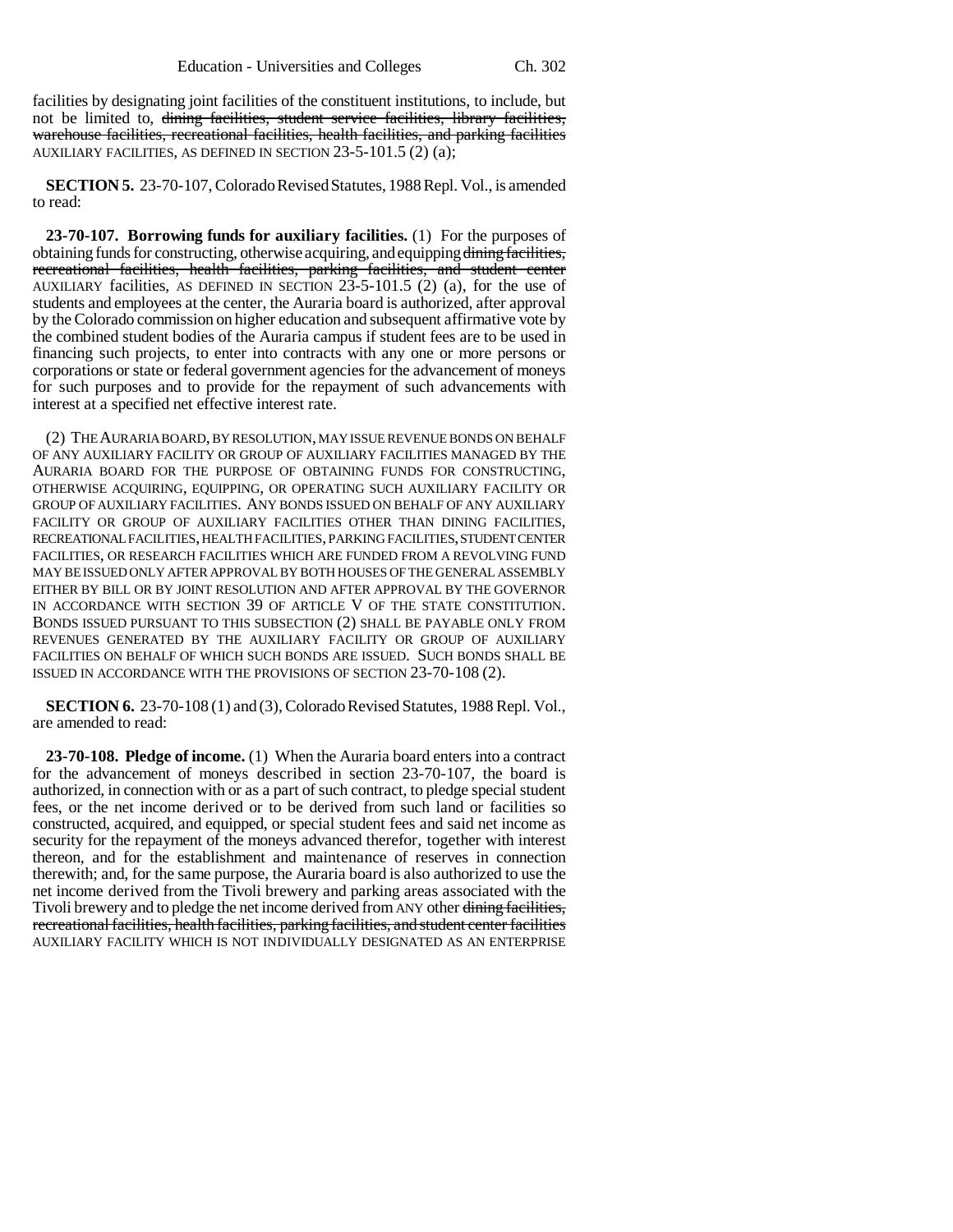AND WHICH IS not acquired and not to be acquired with moneys appropriated to the Auraria board by the state of Colorado and to pledge the net income, fees, and revenues derived from said sources, if such be unpledged, or, if pledged, the net income, fees, and revenues currently in excess of the amount required to meet principal, interest, and reserve requirements in connection with outstanding obligations to which such net income, fees, and revenues have theretofore been pledged.

(3) In the event that the pledged net income, fees, and revenues exceed the amount required to meet principal, interest, and reserve requirements in connection with revenue bonds of the institution to which such income has been pledged, the Auraria board may retain such surplus and utilize the same for such purposes as in its judgment shall be in the best interests of the center, including, but not limited to, rehabilitation, alteration, addition to, or equipping of any existing AUXILIARY facilities, AS DEFINED IN SECTION 23-5-101.5 (2) (a), acquired pursuant to the provisions of this section and the acquisition of sites for the construction, acquisition, and equipping of additional AUXILIARY facilities pursuant to such provisions, or for prior redemption of outstanding bonds. USE OF SUCH SURPLUS SHALL BE REVIEWED IN ADVANCE BY THE STUDENT ADVISORY COMMITTEE TO THE AURARIA BOARD.

**SECTION 7.** 23-70-112, Colorado Revised Statutes, 1988 Repl. Vol., is amended to read:

**23-70-112. Limitation of actions.** No action shall be brought questioning the legality of any contract, proceeding, or warrants or bonds executed or to be executed by the Auraria board in connection with the provision of any dining, recreational, health, parking, or student center AUXILIARY facilities, AS DEFINED IN SECTION 23-5-101.5 (2) (a), provided or to be provided for the purposes authorized by this article after thirty days have expired after the effective date of any resolution or other official action authorizing such contract, adopting such proceedings, or authorizing the issuance of such warrants or bonds.

**SECTION 8.** 23-1-106 (9), Colorado Revised Statutes, 1988 Repl. Vol., as amended, is amended to read:

**23-1-106. Duties and powers of the commission with respect to capital construction and long-range planning.** (9) Prior to approving any plan for a capital construction project to be constructed, operated, and maintained solely from student fees, auxiliary enterprise FACILITY funds, wholly endowed gifts and bequests, research building revolving funds, or a combination of such sources, as provided in sections 23-5-102, 23-5-103, 23-5-112, 23-20-124, 23-31-129, and 23-41-117 and section 24-75-303 (3), C.R.S., the commission shall request and consider recommendations from the capital development committee and the joint budget committee. The commission, the capital development committee, and the joint budget committee shall by agreement adopt procedures governing the capital development committee and joint budget committee review of projects subject to this subsection (9), which agreement shall provide that, whenever possible, the capital development committee and joint budget committee will submit their recommendations to the commission within thirty days after each committee receives the information prescribed in the agreement as necessary for its review.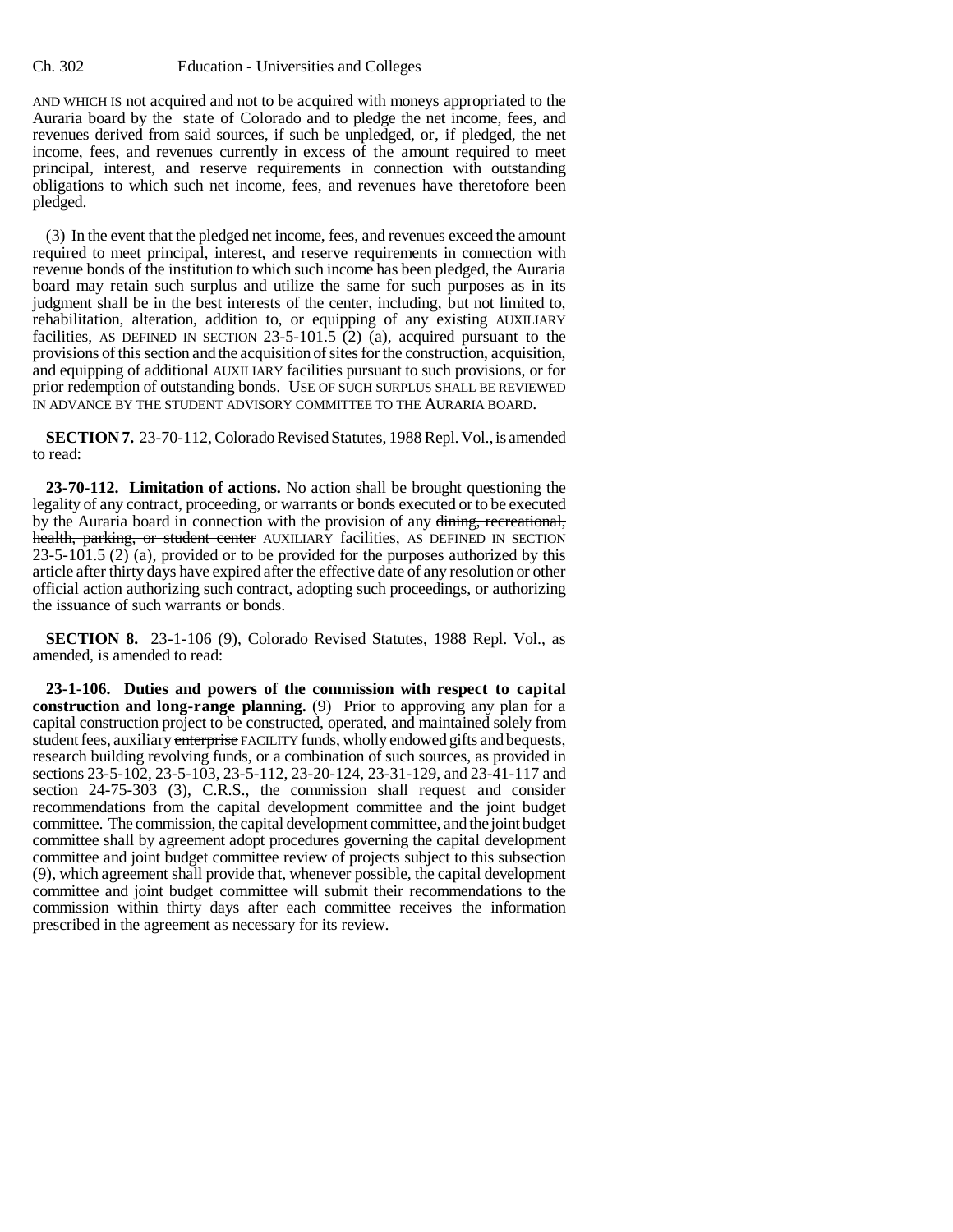**SECTION 9.** 2-3-101 (3) (d) and (3) (e), Colorado Revised Statutes, 1980 Repl. Vol., are amended, and the said  $2-3-101$  (3), as amended, is further amended  $\overline{BY}$ THE ADDITION OF A NEW PARAGRAPH, to read:

**2-3-101. Legislative audit committee - membership - meetings - powers and duties.** (3) It is the function of the committee:

(d) To conduct such other activities as may be required by law or by joint resolution of the general assembly; and

(e) Upon receipt of the investigation report as provided in section 24-50.5-106, C.R.S.,  $\frac{1973}{1973}$ , to direct the state auditor to conduct a preliminary investigation to determine the need for a fiscal audit, performance audit, or management study of the matter set forth in such report. Upon receipt of the preliminary report from the state auditor, the committee may direct an immediate special audit or management study of the matter or may provide that such study shall be done in accordance with the scheduled audit of the agency cited in such report. Upon completion of any special audit or management study pursuant to this paragraph  $(e)$ , the committee shall submit its findings to the governor and the members of the general assembly; AND

(f) TO REVIEW ENTERPRISE DESIGNATIONS OF AUXILIARY FACILITIES OR GROUPS OF AUXILIARY FACILITIES WHICH ARE SUBMITTED TO THE OFFICE OF THE STATE AUDITOR PURSUANT TO THE PROVISIONS OF SECTION 23-5-101.5, C.R.S., TO ENSURE THAT SUCH DESIGNATIONS CONFORM TO THE REQUIREMENTS OF SECTION 23-5-101.5,C.R.S., AND TO THE PROVISIONS OF SECTION 20 OF ARTICLE X OF THE STATE CONSTITUTION, TO DETERMINE WHICH, IF ANY DESIGNATIONS, SHALL BE ALLOWED TO EXPIRE PURSUANT TO SECTION 23-5-101.5, C.R.S., AND TO RECOMMEND TO THE GENERAL ASSEMBLY SUCH LEGISLATION REGARDING SUCH DESIGNATIONS AS MAY BE NECESSARY.

**SECTION 10.** 2-3-103, Colorado Revised Statutes, 1980 Repl. Vol., as amended, is amended BY THE ADDITION OF A NEW SUBSECTION to read:

**2-3-103. Duties of state auditor.** (8) THE STATE AUDITOR SHALL REVIEW OR CAUSE TO BE REVIEWED ALL ENTERPRISE DESIGNATIONS SUBMITTED TO THE OFFICE OF THE STATE AUDITOR PURSUANT TO THE PROVISIONS OF SECTION 23-5-101.5, C.R.S., TO ENSURE THAT SUCH DESIGNATIONS CONFORM TO THE REQUIREMENTS OF SECTION 23-5-101.5, C.R.S., AND TO THE PROVISIONS OF SECTION 20 OF ARTICLE X OF THE STATE CONSTITUTION. IN ADDITION, THE STATE AUDITOR SHALL RECOMMEND TO THE LEGISLATIVE AUDIT COMMITTEE THOSE DESIGNATIONS, IF ANY, WHICH, IN THE OPINION OF THE STATE AUDITOR, SHOULD BE ALLOWED TO EXPIRE AND SHALL OTHERWISE ASSIST THE LEGISLATIVE AUDIT COMMITTEE IN REVIEWING THE ENTERPRISE DESIGNATIONS SUBMITTED TO THE OFFICE OF THE STATE AUDITOR.

**SECTION 11.** Part 1 of article 3.1 of title 23, Colorado Revised Statutes, 1988 Repl. Vol., as amended, is amended BY THE ADDITION OF A NEW SECTION to read:

**23-3.1-103.5. Enterprise status of division.** (1) THE DIVISION SHALL CONSTITUTE AN ENTERPRISE FOR THE PURPOSES OF SECTION 20 OF ARTICLE X OF THE STATE CONSTITUTION SO LONG AS THE DIVISION RETAINS THE AUTHORITY TO ISSUE REVENUE BONDS AND THE DIVISION RECEIVES LESS THAN TEN PERCENT OF ITS TOTAL